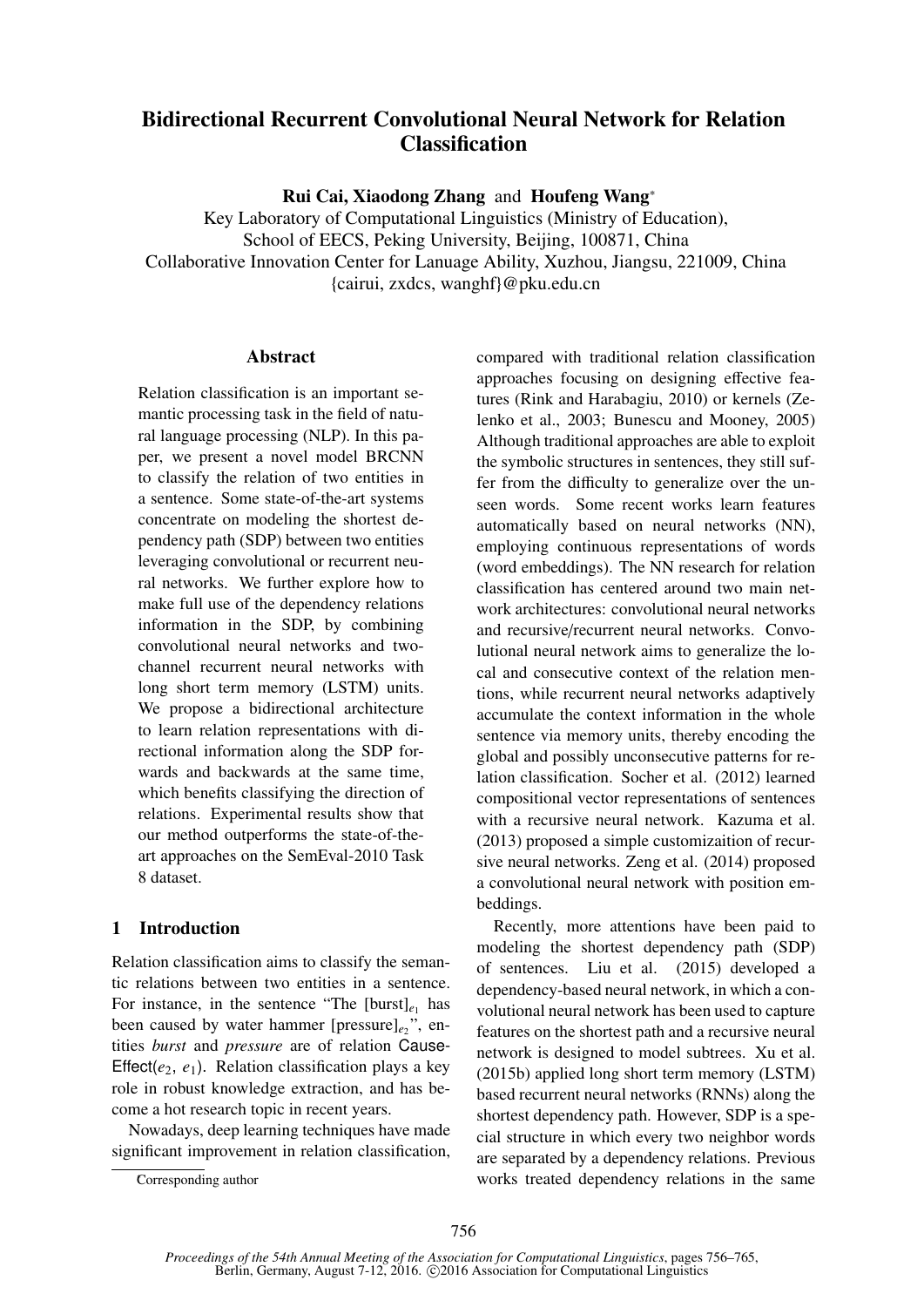

Figure 1: The shortest dependency path representation for an example sentence from SemEval-08.

way as words or some syntactic features like partof-speech (POS) tags, because of the limitations of convolutional neural networks and recurrent neural networks. Our first contribution is that we propose a recurrent convolutional neural network (RCNN) to encode the global pattern in SDP utilizing a two-channel LSTM based recurrent neural network and capture local features of every two neighbor words linked by a dependency relation utilizing a convolution layer.

We further observe that the relationship between two entities are directed. For instance, Figure 1 shows that the shortest path of the sentence "The  $[burst]_{e_1}$  has been caused by water hammer [pressure]<sub>e2</sub>." corresponds to relation Cause-Effect( $e_2$ ,  $e_1$ ). The SDP of the sentence also corresponds to relation Cause-Effect( $e_2$ ,  $e_1$ ), where  $e_1$ refers to the entity at front end of SDP and  $e_2$  refers to the entity at back end of SDP, and the inverse SDP corresponds to relation Cause-Effect( $e_1, e_2$ ). Previous work (Xu et al., 2015b) simply transforms a  $(K+1)$ -relation task into a  $(2K + 1)$  classification task, where 1 is the *Other* relation and K is the number of directed relations. Besides, the recurrent neural network is a biased model, where later inputs are more dominant than earlier inputs. It could reduce the effectiveness when it is used to capture the semantics of a whole shortest dependency path, because key components could appear anywhere in a SDP rather than the end.

Our second contribution is that we propose a bidirectional recurrent convolutional neural networks (BRCNN) to learn representations with bidirectional information along the SDP forwards and backwards at the same time, which also strengthen the ability to classifying directions of relationships between entities. Experimental results show that the bidirectional mechanism significantly improves the performance.

We evaluate our method on the SemEval-2010 relation classification task, and achieve a state-ofthe-art  $F_1$ -score of 86.3%.

# 2 The Proposed Method

In this section, we describe our method in detail. Subsection 2.1 provides an overall picture of our BCRNN model. Subsection 2.2 presents the rationale of using SDPs and some characteristics of SDP. Subsection 2.3 describes the two-channel recurrent neural network, and bidirectional recurrent convolutional neural network is introduced in Subsection 2.4. Finally, we present our training objective in Subsection 2.5.

# 2.1 Framework

Our BCRNN model is used to learn representations with bidirectional information along the SDP forwards and backwards at the same time. Figure 2 depicts the overall architecture of the BRCNN model.

Given a sentence and its dependency tree, we build our neural network on its SDP extracted from the tree. Along the SDP, two recurrent neural networks with long short term memory units are applied to learn hidden representations of words and dependency relations respectively. A convolution layer is applied to capture local features from hidden representations of every two neighbor words and the dependency relations between them. A max pooling layer thereafter gathers information from local features of the SDP or the inverse SDP. We have a *softmax* output layer after pooling layer for classification in the unidirectional model RCNN.

On the basis of RCNN model, we build a bidirectional architecture BRCNN taking the SDP and the inverse SDP of a sentence as input. During the training stage of a  $(K+1)$ -relation task,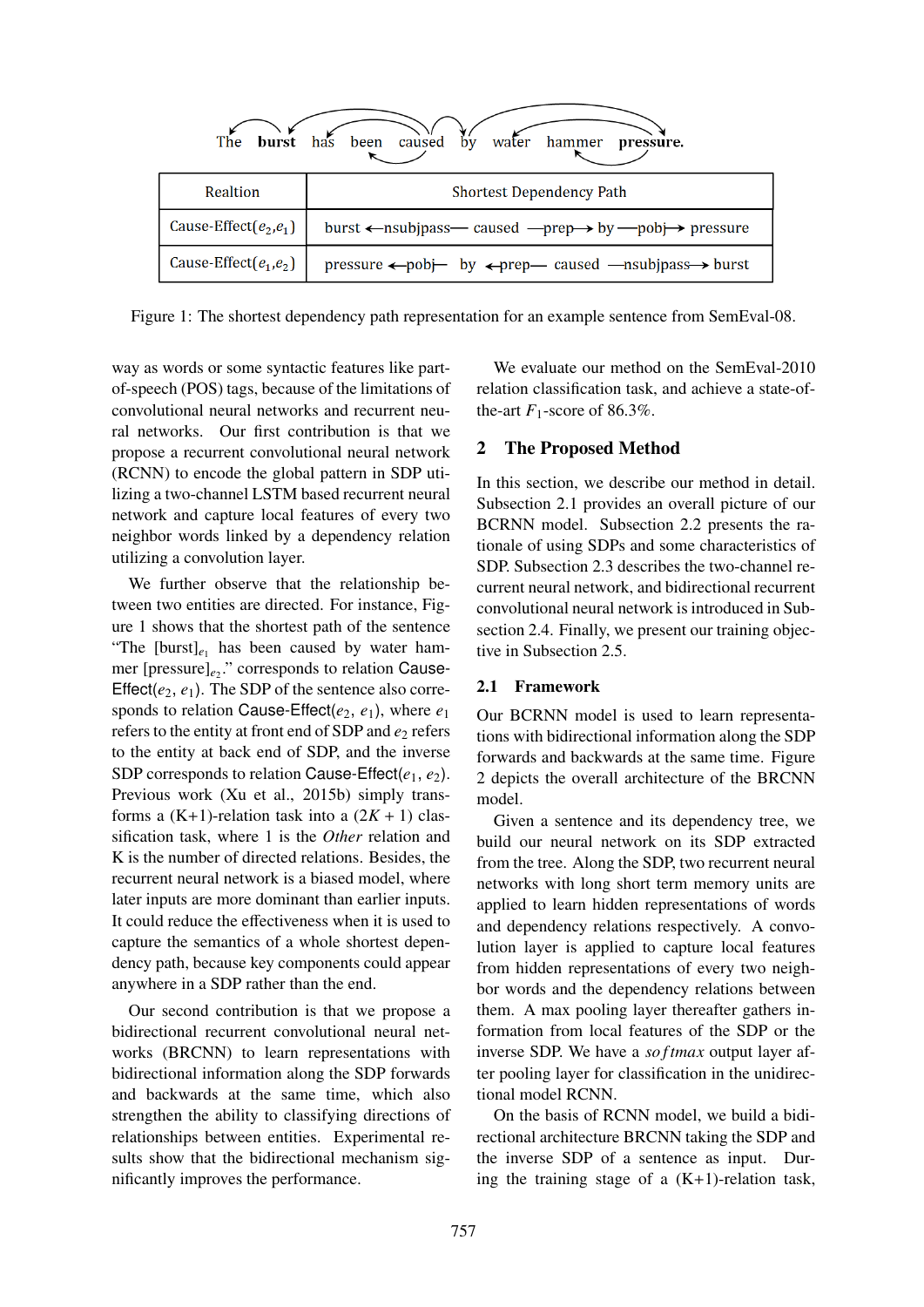two fine-grained *so f tmax* classifiers of RCNNs do a  $(2K + 1)$ -class classification respectively. The pooling layers of two RCNNs are concatenated and a coarse-grained *softmax* output layer is followed to do a  $(K + 1)$ -class classification. The final  $(2K+1)$ -class distribution is the combination of two  $(2K+1)$ -class distributions provided by finegrained classifiers respectively during the testing stage.

#### 2.2 The Shortest Dependency Path

If  $e_1$  and  $e_2$  are two entities mentioned in the same sentence such that they are observed to be in a relationship *R*, the shortest path between  $e_1$  and  $e_2$ condenses most illuminating information for the relationship  $R(e_1, e_2)$ . It is because (1) if entities *e*<sup>1</sup> and *e*<sup>2</sup> are arguments of the same predicate, the shortest path between them will pass through the predicate; (2) if  $e_1$  and  $e_2$  belong to different predicate-argument structures that share a common argument, the shortest path will pass through this argument.

Bunescu and Mooney (2005) first used shortest dependency paths between two entities to capture the predicate-argument sequences, which provided strong evidence for relation classification. Xu et al. (2015b) captured information from the sub-paths separated by the common ancestor node of two entities in the shortest paths. However, the shortest dependency path between two entities is usually short (∼4 on average) , and the common ancestor of some SDPs is  $e_1$  or  $e_2$ , which leads to imbalance of two sub-paths.

We observe that, in the shortest dependency path, each two neighbor words  $w_a$  and  $w_b$  are linked by a dependency relation *rab*. The dependency relations between a governing word and its children make a difference in meaning. Besides, if we inverse the shortest dependency path, it corresponds to the same relationship with an opposite direction. For example , in Figure 1, the shortest path is composed of some sub-structure like "*burst nsub jpass* −−−−−−−−→ *caused*". Following the above intuition, we design a bidirectional recurrent convolutional neural network, which can capture features from the local substructures and inversely at the same time.

# 2.3 Two-Channel Recurrent Neural Network with Long Short Term Memory Units

The recurrent neural network is suitable for modeling sequential data, as it keeps hidden state vector *h*, which changes with input data at each step accordingly. We make use of words and dependency relations along the SDP for relations classification (Figure 2). We call them *channels* as these information sources do not interact during recurrent propagation. Each word and dependency relation in a given sentence is mapped to a real-valued vector by looking up in a embedding table. The embeddings of words are trained on a large corpus unsupervisedly and are thought to be able to capture their syntactic and semantic information, and the embeddings of dependency relations are initialized randomly.

The hidden state  $h_t$ , for the *t*-th input is a function of its previous state  $h_{t-1}$  and the embedding  $x_t$  of current input. Traditional recurrent networks have a basic interaction, that is, the input is linearly transformed by a weight matrix and nonlinearly squashed by an activation function. Formally, we have

$$
h_t = f(W_{in} \cdot x_t + W_{rec} \cdot h_{t-1} + b_h)
$$
 (1)

where *Win* and *Wrec* are weight matrices for the input and recurrent connections, respectively. *b<sup>h</sup>* is a bias term for the hidden state vector, and *f* a non-linear activation function.

It was difficult to train RNNs to capture longterm dependencies because the gradients tend to either vanish or explode. Therefore, some more sophisticated activation function with gating units were designed. Long short term memory units are proposed in Hochreiter and Schmidhuber (1997) to overcome this problem. The main idea is to introduce an adaptive gating mechanism, which decides the degree to which LSTM units keep the previous state and memorize the extracted features of the current data input. Many LSTM variants have been proposed. We adopt in our method a variant introduced by Zaremba and Sutskever (2014). Concretely, the LSTM-based recurrent neural network comprises four components: an input gate  $i_t$ , a forget gate  $f_t$ , an output gate  $o_t$ , and a memory cell *c<sup>t</sup>* .

First, we compute the values for  $i_t$ , the input gate, and  $g_t$  the candidate value for the states of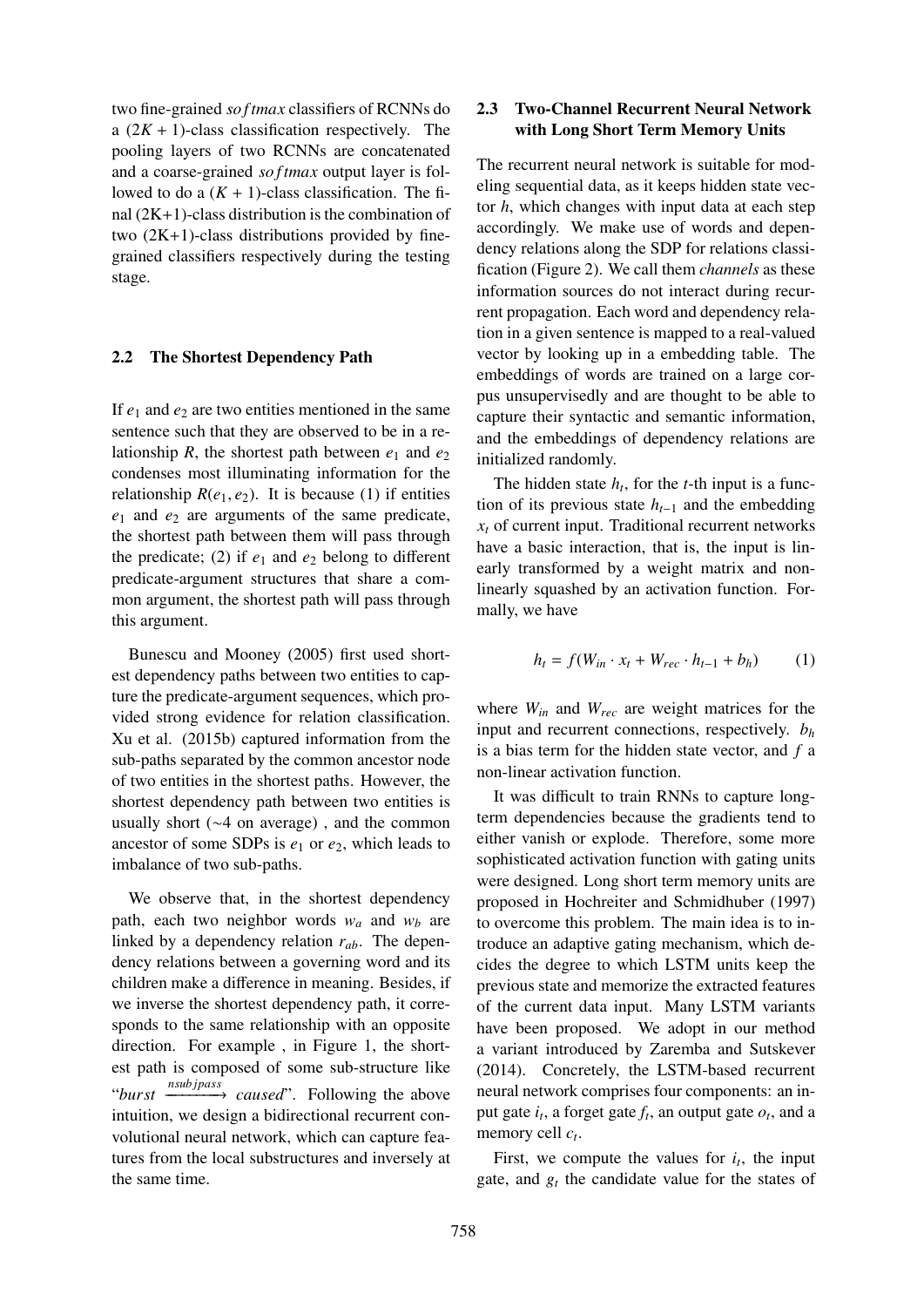

Figure 2: The overall architecture of BRCNN. Two-Channel recurrent neural networks with LSTM units pick up information along the shortest dependency path, and inversely at the same time. Convolution layers are applied to extract local features from the dependency units.

the memory cells at time t:

$$
i_t = \sigma(W_i \cdot x_t + U_i \cdot h_{t-1} + b_i)
$$
 (2)

$$
g_t = \tanh(W_c \cdot x_t + U_c \cdot h_{t-1} + b_c) \tag{3}
$$

Second, we compute the value for  $f_t$ , the activations of the memory cells' forget gates at time t:

$$
f_t = \sigma(W_f \cdot x_t + U_f \cdot h_{t-1} + b_f)
$$
 (4)

Given the value of the input gate activations  $i_t$ , the forget gate activation  $f_t$  and the candidate state value  $g_t$ , we can compute  $c_t$  the memory cells' new state at time *t*:

$$
c_t = i_t \otimes g_t + f_t \otimes c_{t-1} \tag{5}
$$

With the new state of the memory cells, we can compute the value of their output gates and, subsequently, their outputs:

$$
o_t = \sigma(W_o \cdot x_t + U_o \cdot h_{t-1} + b_o) \tag{6}
$$

$$
h_t = o_t \otimes \tanh(c_t) \tag{7}
$$

In the above equations,  $\sigma$  denotes a sigmoid function; ⊗ denotes element-wise multiplication.

# 2.4 Bidirectional Recurrent Convolutional Neural Network

We observe that a governing word  $w_a$  and its children  $w_b$  are linked by a dependency relation  $r_{ab}$ , which makes a difference in meaning. For example, "*kills*  $\xrightarrow{nsubj}$  *it*" is distinct from "*kills*  $\xrightarrow{dobj}$ *it*". The shortest dependency path is composed of many substructures like " $w_a \xrightarrow{r_{ab}} w_b$ ", which are hereinafter referred to as "*dependency unit*". Hidden states of words and dependency relations in the SDP are obtained, utilizing two-channel recurrent neural network. The hidden states of  $w_a$ ,  $w_b$ and  $r_{ab}$  are  $h_a$ ,  $h_b$  and  $h'_{ab}$ , and the hidden state of the dependency unit  $d_{ab}$  is  $[h_a \oplus h'_{ab} \oplus h_b]$ , where ⊕ denotes concatenate operation. Local features *Lab* for the dependency unit *dab* can be extracted, utilizing a convolution layer upon the two-channel recurrent neural network . Formally, we have

$$
L_{ab} = f(W_{con} \cdot [h_a \oplus h'_{ab} \oplus h_b] + b_{con}) \qquad (8)
$$

where *Wcon* is the weight matrix for the convolution layer and *bcon* is a bias term for the hidden state vector. *f* is a non-linear activation function(*tanh* is used in our model). A pooling layer thereafter gather global information *G* from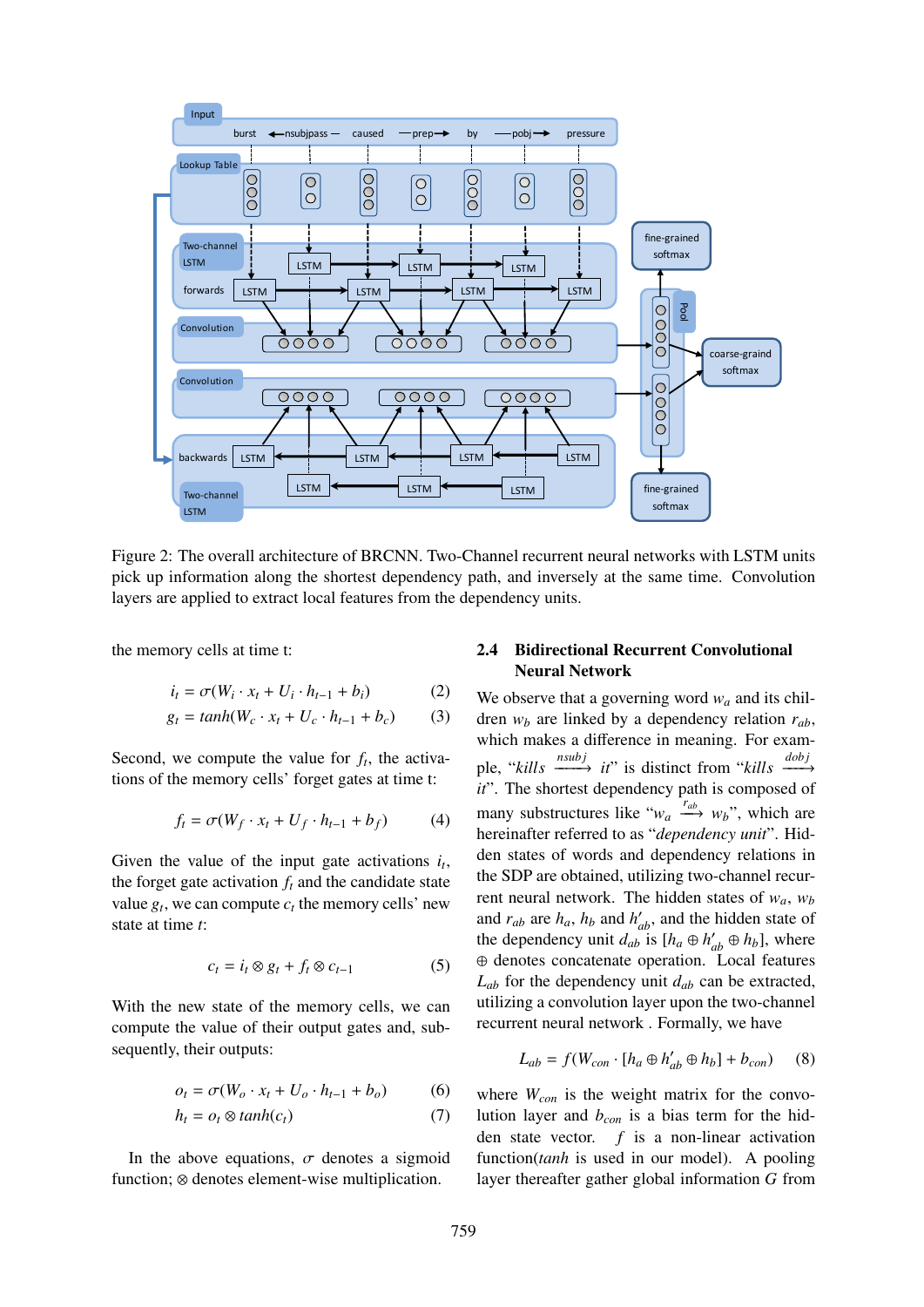local features of dependency units, which is defined as

$$
G = \max_{d=1}^{D} L_d \tag{9}
$$

where the max function is an element-wise function, and *D* is the number of dependency units in the SDP.

The advantage of two-channel recurrent neural network is the ability to better capture the contextual information, adaptively accumulating the context information the whole path via memory units. However, the recurrent neural network is a biased model, where later inputs are more dominant than earlier inputs. It could reduce the effectiveness when it is used to capture features for relation classification, for the entities are located at both ends of SDP and key components could appear anywhere in a SDP rather than at the end. We tackle the problem with Bidirectional Convolutional Recurrent Neural Network.

On the basis of observation, we make a hypothesis that SDP is a symmetrical structure. For example, if there is a forward shortest path  $\overrightarrow{S}$  which corresponds to relation  $R<sub>x</sub>(e<sub>1</sub>, e<sub>2</sub>)$ , the backward shortest path  $\overline{S}$  can be obtained by inversing  $\overrightarrow{S}$ , and  $\overrightarrow{S}$  corresponds to  $R_{\overline{Y}}(e_2, e_1)$ , and both  $\overrightarrow{S}$  and  $\overleftarrow{S}$  correspond to relation  $R_x$ .

As shown in Figure 2, two RCNNs pick up information along  $\overrightarrow{S}$  and  $\overleftarrow{S}$ , obtaining global representations  $\overrightarrow{G}$  and  $\overleftarrow{G}$ . A representation with bidirectional information is obtained by concatenating  $\overrightarrow{G}$  and  $\overleftarrow{G}$ . A coarse-grained *so f tmax* classifier is used to predict a (K+1)-class distribution *y*. Formally,

$$
y = softmax(W_c \cdot [\overleftrightarrow{G} \oplus \overrightarrow{G}] + b_c)
$$
 (10)

Where  $W_c$  is the transformation matrix and  $b_c$  is the bias vector. Coarse-grained classifier makes use of representation with bidirectional information ignoring the direction of relations, which learns the inherent correlation between the same directed relations with opposite directions, such as  $R_{x}(e_1, e_2)$  and  $R_{x}(e_2, e_1)$ .

Two fine-grained *softmax* classifiers are applied to  $\vec{G}$  and  $\vec{G}$  with linear transformation to give the (2K+1)-class distribution  $\vec{v}$  and  $\vec{v}$  respectively. Formally,

$$
\overrightarrow{y} = softmax(W_f \cdot \overrightarrow{G} + b_f)
$$
 (11)

$$
\overleftarrow{y} = softmax(W_f \cdot \overleftarrow{G} + b_f)
$$
 (12)

where  $W_f$  is the transformation matrix and  $b_f$  is the bias vector. Classifying  $\vec{S}$  and  $\vec{S}$  respecitvely at the same time can strengthen the model ability to judge the direction of relations.

# 2.5 Training Objective

The  $(K + 1)$ -class *so f tmax* classifier is used to estimate probability that  $\vec{S}$  and  $\vec{S}$  are of relation *R* . The two  $(2K + 1)$ -class *softmax* classifiers are used to estimate the probability that  $\overrightarrow{S}$  and  $\overleftarrow{S}$ are of relation  $\overrightarrow{R}$  and  $\overrightarrow{R}$  respectively. For a single data sample, the training objective is the penalized cross-entropy of three classifiers, given by

$$
J = \sum_{i=1}^{2K+1} \overrightarrow{t}_i \log \overrightarrow{y}_i + \sum_{i=1}^{2K+1} \overleftarrow{t}_i \log \overleftarrow{y}_i
$$
  
+ 
$$
\sum_{i=1}^{K} t_i \log y_i + \lambda \cdot ||\theta||^2
$$
 (13)

where  $t \in \mathbb{R}^{K+1}$ ,  $\overrightarrow{t}$  and  $\overleftarrow{t} \in \mathbb{R}^{2K+1}$ , indicating the one-hot represented ground truth. *y*,  $\vec{y}$  and  $\vec{y}$  are the estimated probabilities for each class described in section 2.4.  $\theta$  is the set of model parameters to be learned, and  $\lambda$  is a regularization coefficient.

For decoding (predicting the relation of an unseen sample), the bidirectional model provides the  $(2K+1)$ -class distribution  $\overrightarrow{y}$  and  $\overleftarrow{y}$ . The final (2K+1)-class distribution *ytest* becomes the combination of  $\vec{y}$  and  $\vec{y}$ . Formally,

$$
y_{test} = \alpha \cdot \overrightarrow{y} + (1 - \alpha) \cdot z(\overleftarrow{y})
$$
 (14)

where  $\alpha$  is the fraction of the composition of distributions, which is set to the value 0.65 according to the performance on validation dataset. During the implementation of BRCNN, elements in two class distributions at the same position are not corresponding, e.g. Cause-Effect $(e_1, e_2)$  in  $\overrightarrow{v}$  should correspond to Cause-Effect(*e*<sub>2</sub>, *e*<sub>1</sub>) in  $\overleftarrow{y}$ . We apply a function *z* to transform  $\overleftarrow{y}$  to a corresponding forward distribution like  $\vec{\nu}$ .

#### 3 Experiments

#### 3.1 Dataset

We evaluated our BRCNN model on the SemEval-2010 Task 8 dataset, which is an established benchmark for relation classification (Hendrickx et al., 2010). The dataset contains 8000 sentences for training, and 2717 for testing. We split 800 samples out of the training set for validation.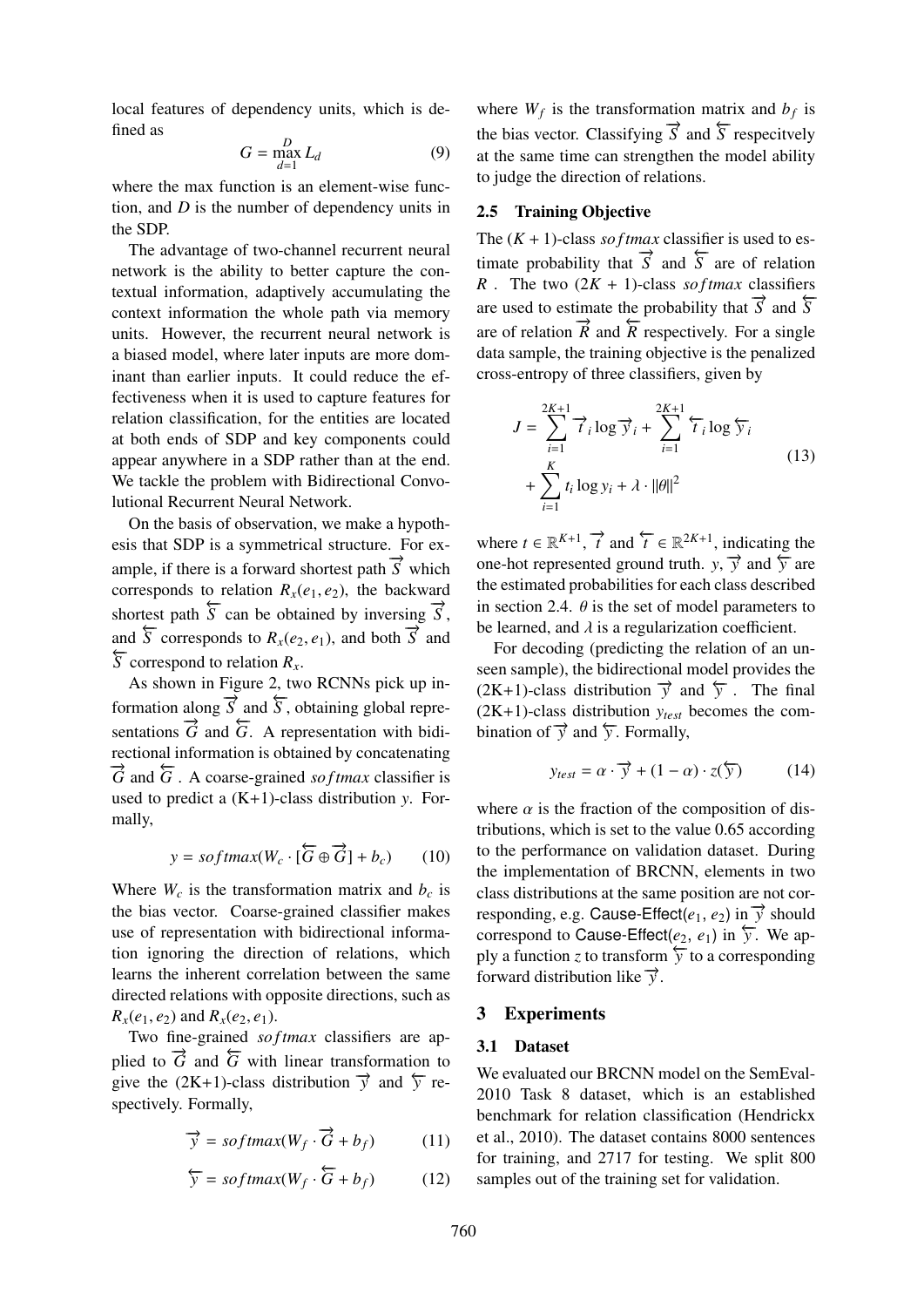| <b>Classifier</b>          | <b>Additional Information</b>                            | $F_1$ |
|----------------------------|----------------------------------------------------------|-------|
| <b>SVM</b>                 | POS, WordNet, Prefixes and other morphological features, |       |
|                            | dependency parse, Levin classed, PropBank, FanmeNet,     | 82.2  |
| (Rink and Harabagiu, 2010) | NomLex-Plus, Google n-gram, paraphrases, TextRunner      |       |
| <b>RNN</b>                 | Word embeddings                                          | 74.8  |
| (Socher et al., 2011)      | + POS, NER, WordNet                                      | 77.6  |
| <b>MVRNN</b>               | Word embeddings                                          | 79.1  |
| (Socher et al., 2012)      | + POS, NER, WordNet                                      | 82.4  |
| <b>CNN</b>                 | Word embeddings                                          | 69.7  |
| (Zeng et al., 2014)        | + word position embeddings, WordNet                      | 82.7  |
| <b>FCM</b>                 | Word embeddings                                          | 80.6  |
| (Yu et al., 2014)          | + dependency parsing, NER                                | 83.0  |
| <b>CR-CNN</b>              | Word embeddings                                          | 82.8  |
| (dos Santos et al., 2015)  | + word position embeddings                               | 84.1  |
| SDP-LSTM                   | Word embeddings                                          | 82.4  |
| (Xu et al., 2015b)         | $+ POS + GR + WordNet embeddings$                        | 83.7  |
| DepNN                      | Word embeddings, WordNet                                 | 83.0  |
| (Liu et al., 2015)         | Word embeddings, NER                                     | 83.6  |
| depLCNN                    | Word embeddings, WordNet, word around nominals           | 83.7  |
| (Xu et al., 2015a)         | + negative sampling from NYT dataset                     | 85.6  |
| <b>BRCNN</b>               | Word embeddings                                          | 85.4  |
| (Our Model)                | + POS, NER, WordNet embeddings                           | 86.3  |

Table 1: Comparison of relation classification systems.

The dataset has  $(K+1)=10$  distinguished relations, as follows.

- Cause-Effect
- Component-Whole
- Content-Container
- Entity-Destination
- Entity-Origin
- Message-Topic
- Member-Collection
- Instrument-Agency
- Product-Agency
- Other

The former  $K=9$  relations are directed, whereas the Other class is undirected, we have  $(2K+1)=19$ different classes for 10 relations. All baseline systems and our model use the official macroaveraged *F*1-score to evaluate model performance. This official measurement excludes the Other relation.

# 3.2 Hyperparameter Settings

In our experiment, word embeddings were 200 dimensional as used in (Yu et al., 2014), trained on

Gigaword with word2vec (Mikolov et al., 2013). Embeddings of relation are 50-dimensional and initialized randomly. The hidden layers in each channel had the same number of units as their embeddings (200 or 50). The convolution layer was 200-dimensional. The above values were chosen according to the performance on the validation dataset.

As we can see in Figure 1, dependency relation *r* "*prep*" in  $\overline{S}$  becomes  $r^{-1}$  "  $\overline{S}$ " in  $\overline{S}$ . Experiment results show that, the performance of BR-CNN is improved if *r* and  $r^{-1}$  correspond to different relations embeddings rather than a same embedding. We notice that dependency relations contain much fewer symbols than the words contained in the vocabulary, and we initialize the embeddings of dependency relations randomly for they can be adequately tuned during supervised training.

We add  $l_2$  penalty for weights with coefficient 10−<sup>5</sup> , and dropout of embeddings with rate 0.5. We applied AdaDelta for optimization (Zeiler, 2012), where gradients are computed with an adaptive learning rate.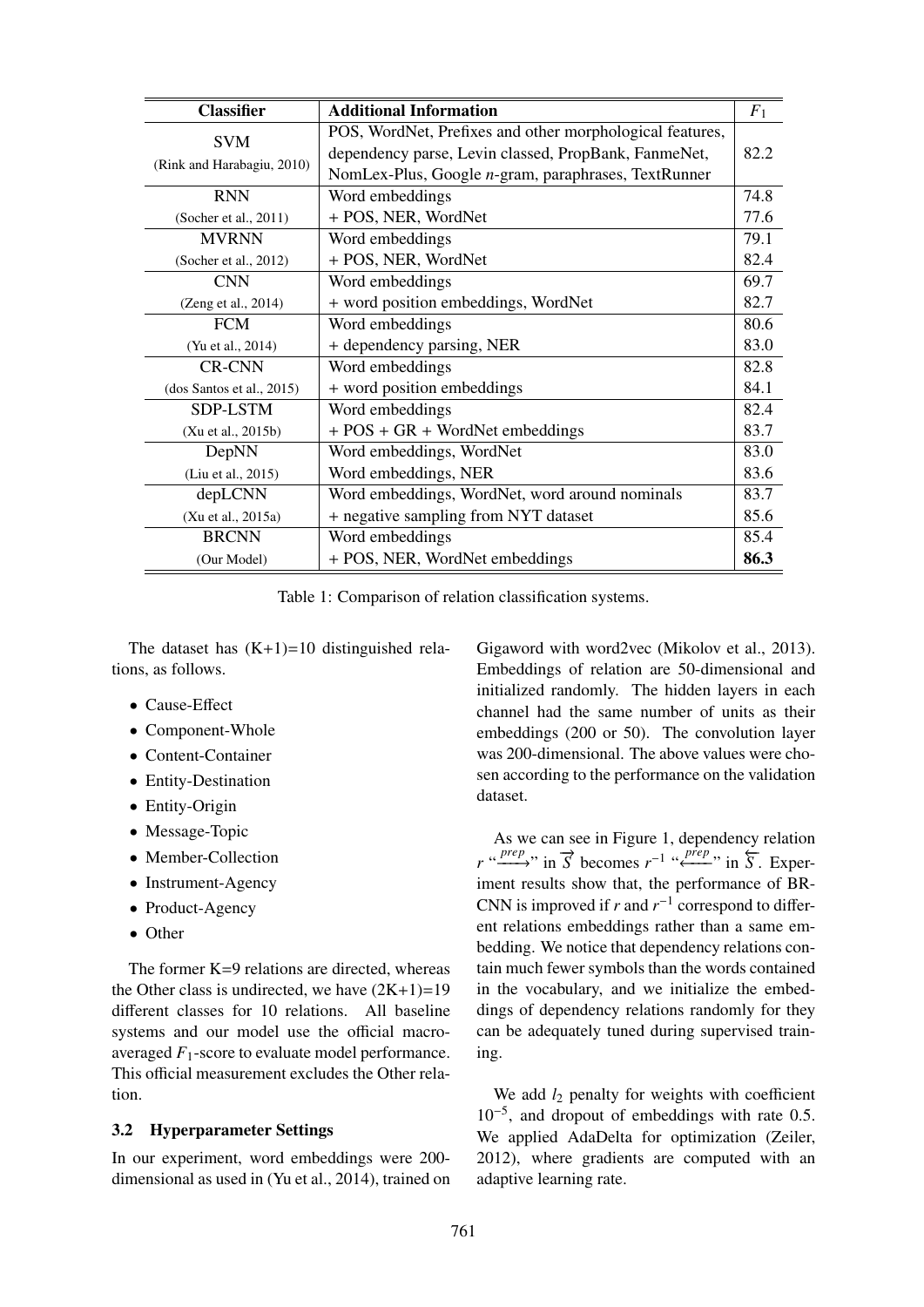#### 3.3 Results

Table 1 compares our BRCNN model with other state-of-the-art methods. The first entry in the table presents the highest performance achieved by traditional feature-based methods. Rink and Harabagiu. (2010) fed a variety of handcrafted features to the SVM classifier and achieve an *F*1 score of 82.2%.

Recent performance improvements on this dataset are mostly achieved with the help of neural networks. Socher et al. (2012) built a recursive neural network on the constituency tree and achieved a comparable performance with Rink and Harabagiu. (2010). Further, they extended their recursive network with matrix-vector interaction and elevated the  $F_1$  to 82.4%. Xu et al. (2015b) first introduced a type of gated recurrent neural network (LSTM) into this task and raised the  $F_1$ score to 83.7%.

From the perspective of convolution, Zeng et al. (2014) constructed a CNN on the word sequence; they also integrated word position embeddings, which helped a lot on the CNN architecture. dos Santos et al. (2015) proposed a similar CNN model, named CR-CNN, by replacing the common *so f tmax* cost function with a ranking-based cost function. By diminishing the impact of the Other class, they have achieved an *F*1-score of 84.1%. Along the line of CNNs, Xu et al. (2015a) designed a simple negative sampling method, which introduced additional samples from other corpora like the NYT dataset. Doing so greatly improved the performance to a high  $F_1$ -score of 85.6%. Liu et al. (2015) proposed a convolutional neural network with a recursive neural network designed to model the subtrees, and achieve an  $F_1$ -score of 83.6%.

Without the use of neural networks, Yu et al. (2014) proposed a Feature-based Compositional Embedding Model (FCM), which combined unlexicalized linguistic contexts and word embeddings. They achieved an *F*1-score of 83.0%.

We make use of three types of information to improve the performance of BRCNN: POS tags, NER features and WordNet hypernyms. Our proposed BRCNN model yields an *F*1-score of 86.3%, outperforming existing competing approaches. Without using any human-designed features, our model still achieve an *F*1-score of 85.4%, while the best performance of state-of-theart methods is 84.1% (dos Santos et al., 2015).

#### 3.4 Analysis

Table 2 compares our RCNN model with CNNs and RNNs.

| Model            | $F_{1}$ |
|------------------|---------|
| <b>CNN</b>       | 81.8    |
| <b>LSTM</b>      | 76.6    |
| Two-channel LSTM | 81.5    |
| <b>RCNN</b>      | 82.4    |

Table 2: Comparing RCNN with CNNs and RNNS.

For a fair comparison, hyperparameters are set according to the performance on validation dataset as BRCNN . CNN with embeddings of words, positions and dependency relations as input achieves an *F*1-score of 81.8%. LSTM with word embeddings as input only achieves an  $F_1$ -score of 76.6%, which proves that dependency relations in SDPs play an important role in relation classification. Two-channel LSTM concatenates the pooling layers of words and dependency relations along the shortest dependency path, achieves an *F*1-score of 81.5% which is still lower than CNN. RCNN captures features from dependency units by combining the advantages of CNN and RNN, and achieves an  $F_1$ -score of 82.4%.

| <b>Model</b>   | Input                                                                                                | $F_1$ |
|----------------|------------------------------------------------------------------------------------------------------|-------|
| <b>RCNN</b>    | $\overrightarrow{S}$ of all relations                                                                | 82.4  |
| <b>Bi-RCNN</b> | $\overrightarrow{S}$ and $\overleftarrow{S}$ of all relations                                        | 81.2  |
| <b>Bi-RCNN</b> | $\overrightarrow{S}$ and $\overleftarrow{S}$ of directed relations,<br>$\overrightarrow{S}$ of Other | 84.9  |
| <b>BRCNN</b>   | $\overrightarrow{S}$ and $\overleftarrow{S}$ of directed relations,<br>of Other                      | 85.4  |

Table 3: Comparing different variants of our model.

Bi-RCNN is a variant of BRCNN, which doesn't have the coarse-grained classifier.  $\vec{S}$ and  $\overline{S}$  are shortest dependency paths described in section 2.4. As shown in Table 3, if we inverted the SDP of all relations as input, we observe a performance degradation of 1.2% compared with RCNN. As mentioned in section 3.1, the SemEval-2010 task 8 dataset contains an undirected class Other in addition to 9 directed relations(18 classes). For bidirectional model, it is natural that the inversed Other relation is also in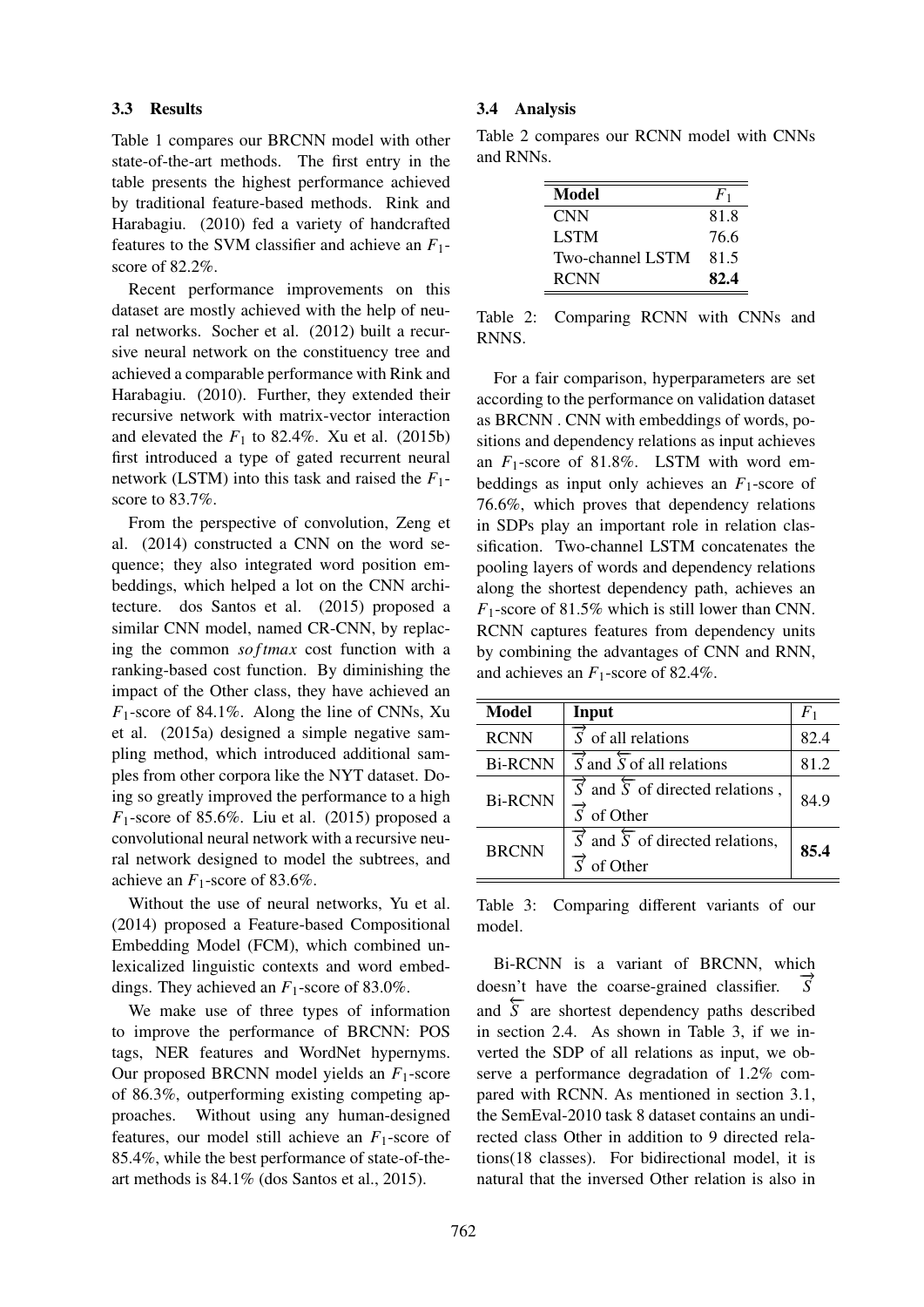the Other class itself. However, the class Other is used to indicate that relation between two nominals dose not belong to any of the 9 directed classes. Therefore, the class Other is very noisy since it groups many different types of relations with different directions.

On the basis of the analysis above, we only inverse the SDP of directed relations. A significant improvement is observed and Bi-RCNN achieves an *F*1-score of 84.9%. This proves bidirectional representations provide more useful information to classify directed relations. We can see that our model still benefits from the coarse-grained classification, which can help our model learn inherent correlation between directed relations with opposite directions. Compared with Bi-RCNN classifying  $\overline{S}$  and  $\overline{S}$  into 19 classes separately, BRCNN also conducts a 10 classes (9 directed relations and Other) classification and improves 0.5% in *F*1-score. Beyond the relation classification task, we believe that our bidirectional method is general technique, which is not restricted in a specific dataset and has the potential to benefit other NLP tasks.

# 4 Related Work

Relation classification is an important topic in NLP. Traditional Methods for relation classification mainly fall into three classes: feature-based, kernel-based and neural network-based.

In feature-based approaches, different types of features are extracted and fed into a classifier. Generally, three types of features are often used. Lexical features concentrate on the entities of interest, e.g., POS. Syntactic features include chunking, parse trees, etc. Semantic features are exemplified by the concept hierarchy, entity class. Kambhatla (2004) used a maximum entropy model for feature combination. Rink and Harabagiu (2010) collected various features, including lexical, syntactic as well as semantic features.

In kernel based methods, similarity between two data samples is measured without explicit feature representation. Bunescu and Mooney (2005) designed a kernel along the shortest dependency path between two entities by observing that the relation strongly relies on SDPs. Wang (2008) provided a systematic analysis of several kernels and showed that relation extraction can benefit from combining convolution kernel and syntactic

features. Plank and Moschitti (2013) combined structural information and semantic information in a tree kernel. One potential difficulty of kernel methods is that all data information is completely summarized by the kernel function, and thus designing an effective kernel becomes crucial.

Recently, deep neural networks are playing an important role in this task. Socher et al. (2012) introduced a recursive neural network model that assigns a matrix-vector representation to every node in a parse tree, in order to learn compositional vector representations for sentences of arbitrary syntactic type and length.

Convolutional neural works are widely used in relation classification. Zeng et al. (2014) proposed an approach for relation classification where sentence-level features are learned through a CNN, which has word embedding and position features as its input. In parallel, lexical features were extracted according to given nouns. dos Santos et al. (2015) tackled the relation classification task using a convolutional neural network and proposed a new pairwise ranking loss function, which achieved the state-of-the-art result in SemEval-2010 Task 8.

Yu et al. (2014) proposed a Factor-based Compositional Embedding Model (FCM) by deriving sentence-level and substructure embeddings from word embeddings, utilizing dependency trees and named entities. It achieved slightly higher accuracy on the same dataset than Zeng et al. (2014), but only when syntactic information is used.

Nowadays, many works concentrate on extracting features from the SDP based on neural networks. Xu et al. (2015a) learned robust relation representations from SDP through a CNN, and proposed a straightforward negative sampling strategy to improve the assignment of subjects and objects. Liu et al. (2015) proposed a recursive neural network designed to model the subtrees, and CNN to capture the most important features on the shortest dependency path. Xu et al. (2015b) picked up heterogeneous information along the left and right sub-path of the SDP respectively, leveraging recurrent neural networks with long short term memory units. We propose BRCNN to model the SDP, which can pick up bidirectional information with a combination of LSTM and CNN.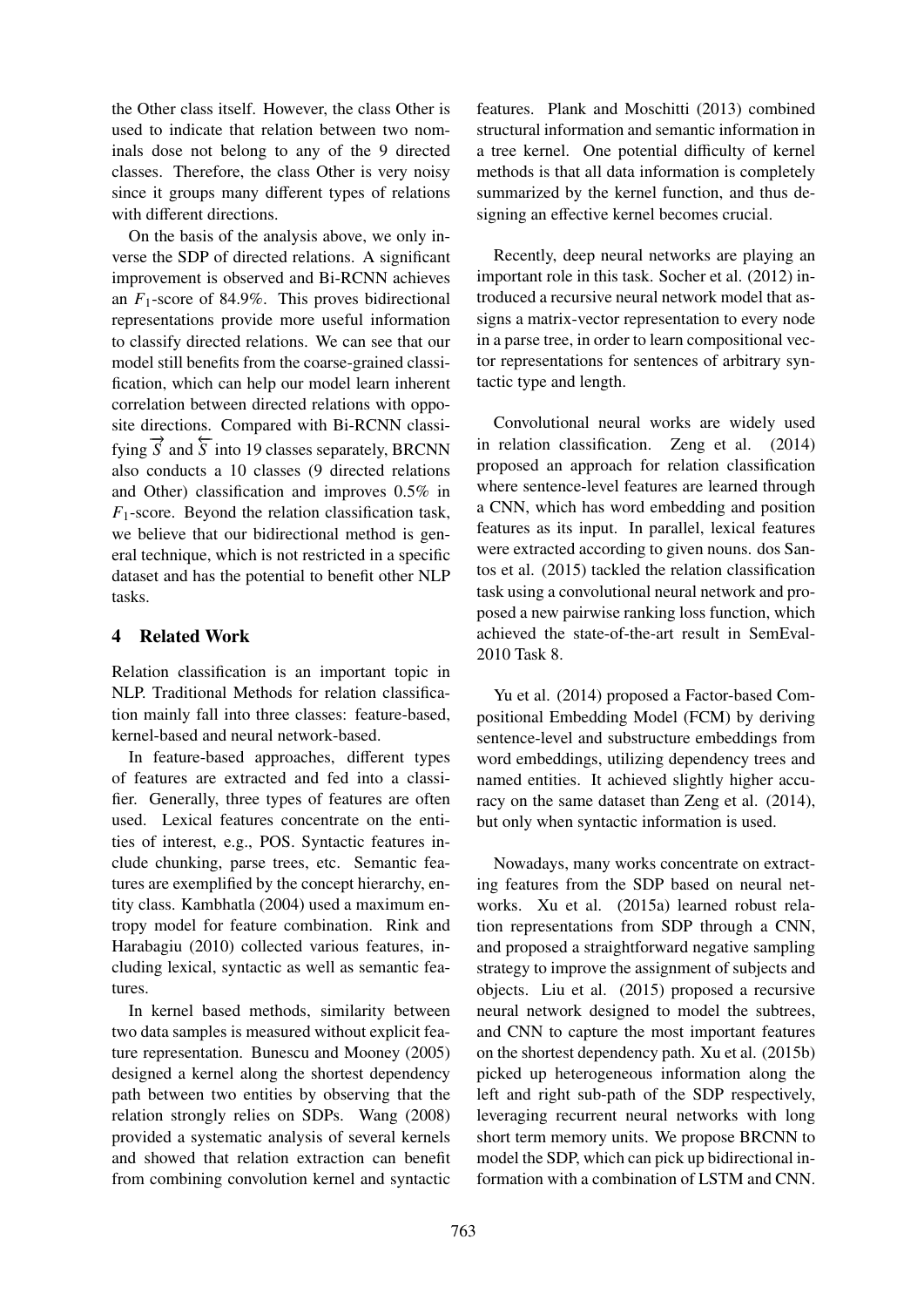# 5 Conclusion

In this paper, we proposed a novel bidirectional neural network BRCNN, to improve the performance of relation classification. The BRCNN model, consisting of two RCNNs, learns features along SDP and inversely at the same time. Information of words and dependency relations are used utilizing a two-channel recurrent neural network with LSTM units. The features of dependency units in SDP are extracted by a convolution layer.

We demonstrate the effectiveness of our model by evaluating the model on SemEval-2010 relation classification task. RCNN achieves a better performance at learning features along the shortest dependency path, compared with some common neural networks. A significant improvement is observed when BRCNN is used, outperforming state-of-the-art methods.

# 6 Acknowledgements

Our work is supported by National Natural Science Foundation of China (No.61370117 & No. 61433015) and Major National Social Science Fund of China (No. 12&ZD227).

# References

- Razvan C Bunescu and Raymond J Mooney. 2005. A shortest path dependency kernel for relation extraction. In *Proceedings of the conference on Human Language*, pages 724–731.
- Cıcero Nogueira dos Santos, Bing Xiang, and Bowen Zhou. 2015. Classifying relations by ranking with convolutional neural networks. In *In Proceedings of the 53rd Annual Meeting of the Association for Computational Linguistics and the 7th International Joint Conference*, pages 626–634.
- Kazuma Hashimoto, Makoto Miwa, Yoshimasa Tsuruoka, and Takashi Chikayama. 2013. Simple customization of recursive neural networks for semantic relation classification. In *Proceedings of the 2013 Conference on Empirical Methods in Natural Language Processing*, pages 1372–1376.
- Iris Hendrickx, Su Nam Kim, Zornitsa Kozareva, Preslav Nakov, Diarmuid Ó Séaghdha, Sebastian Padó, Marco Pennacchiotti, Lorenza Romano, and<br>Stan Szpakowicz. 2010. Semeval-2010 task Stan Szpakowicz. 2010. 8: Multi-way classification of semantic relations between pairs of nominals. In *Proceedings of the Workshop on Semantic Evaluations: Recent Achievements and Future Directions. Association for Computational Linguistics*, pages pages 94–99.
- Sepp Hochreiter and Jürgen Schmidhuber. 1997. Long short-term memory. In *Neural computation*, pages 1735–1780.
- Nanda Kambhatla. 2004. Combining lexical, syntactic, and semantic features with maximum entropy models for extracting relations. In *Proceedings of the ACL 2004 on Interactive poster and demonstration sessions*, page 22. Association for Computational Linguistics.
- Yang Liu, Furu Wei, Sujian Li, Heng Ji, Ming Zhou, and Houfeng Wang. 2015. A dependency-based neural network for relation classification. In *Proceedings of the 53rd Annual Meeting of the Association for Computational Joint Conference on Natural Language Processing and the 7th International Joint Conference on Natural Language Processing*, pages 285–290.
- Tomas Mikolov, Ilya Sutskever, Kai Chen, Greg S Corrado, and Jeff Dean. 2013. Distributed representations of words and phrases and their compositionality. In *Advances in Neural Information Processing Systems*, pages 3111–3119.
- Barbara Plank and Alessandro Moschitti. 2013. Embeddings semantic similarity in tree kernels for domain adaption of relation extraction. In *Proceedings of the 51st Annual Meeting of the Association for Computational Linguistics*, pages 1498–1507.
- Bryan Rink and Sanda Harabagiu. 2010. Utd: Classifying semantic relations by combining lexical and semantic resources. In *Proceedings of the 5th International Workshop on Semantic Evaluation*, pages 256–259. Association for Computational Linguistics.
- Richard Socher, Jeffrey Pennington, Eric H Huang, Andrew Y Ng, and Christopher D Manning. 2011. Semi-supervised recursive autoencoders for predicting sentiment distributions. In *Proceedings of the Conference on Empirical Methods in Natural Language Processing and Computational Natural Language Learning*, pages 151–161.
- Richard Socher, Brody Huval, Christopher D Manning, and Andrew Y Ng. 2012. Semantic compositionality through recursive matrix-vector spaces. In *Proceedings of the 2012 Joint Conference on Empirical Methods in Natural Language Processing and Computational Natural Language Learning*, pages 1201–1211.
- Mengqiu Wang. 2008. A re-examination of dependency path kernels for relation extraction. In *Proceedings of the Third International Joint Conference on Natural Language Processing*, pages 841–846.
- Kun Xu, Yansong Feng, Songfang Huang, and Dongyan Zhao. 2015a. Semantic relation classification via convolutional neural networks with simple negative sampling. In *Proceedings of the 2015 Conference on Empirical Methods in Natural Language Processing*, pages 536–540.